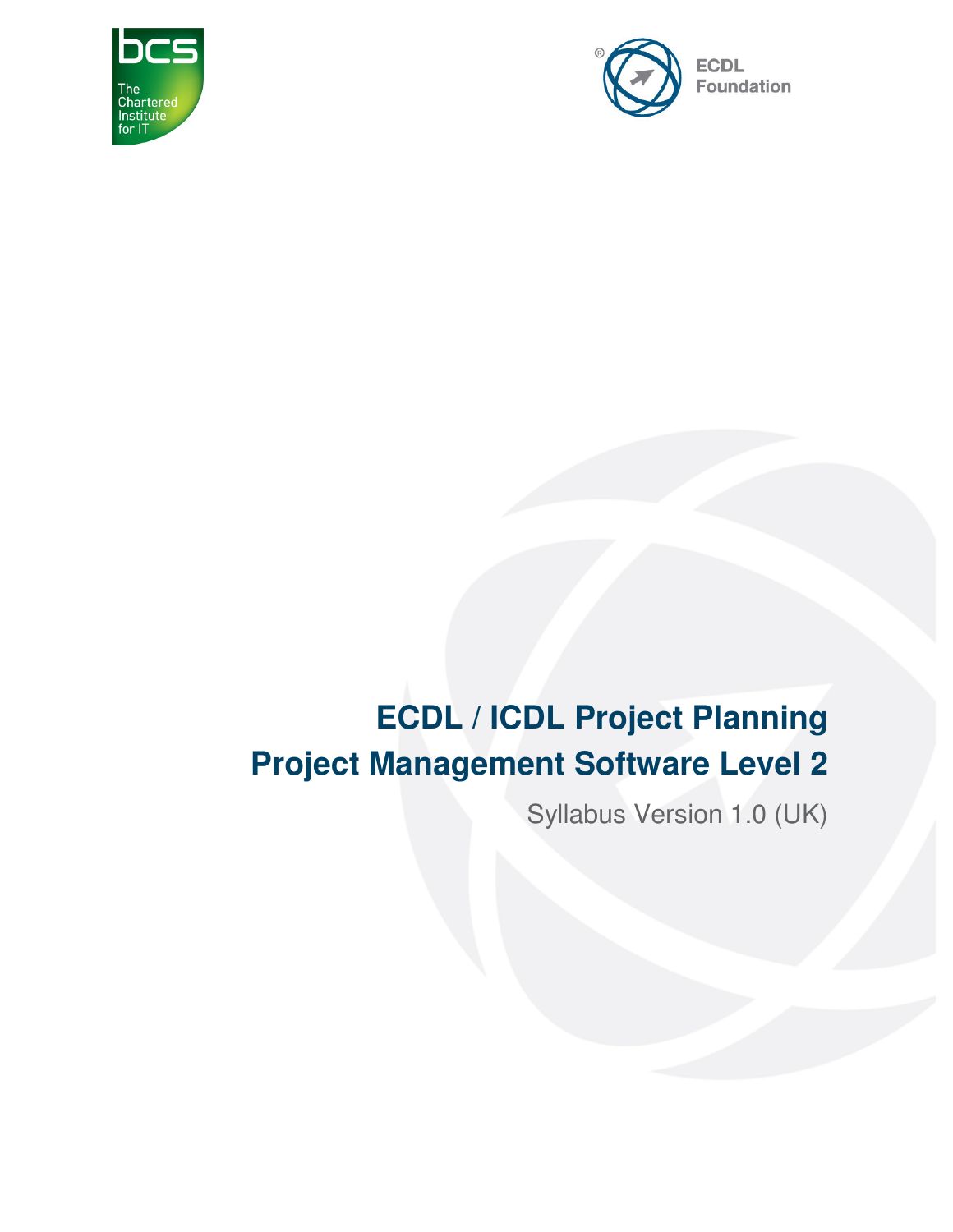



#### **Purpose**

This document details the syllabus for *ECDL / ICDL Project Planning*. The syllabus describes, through learning outcomes, the knowledge and skills that a candidate for ECDL / ICDL Project Planning should possess. The syllabus also provides the basis for the theory and practice-based test in this module.

#### **Copyright © 2011 ECDL Foundation**

All rights reserved. No part of this publication may be reproduced in any form except as permitted by ECDL Foundation. Enquiries for permission to reproduce material should be directed to ECDL Foundation.

#### **Disclaimer**

Although every care has been taken by ECDL Foundation in the preparation of this publication, no warranty is given by ECDL Foundation, as publisher, as to the completeness of the information contained within it and neither shall ECDL Foundation be responsible or liable for any errors, omissions, inaccuracies, loss or damage whatsoever arising by virtue of such information or any instructions or advice contained within this publication. Changes may be made by ECDL Foundation at its own discretion and at any time without notice.

#### **Mapping to the IT User Qualifications (ITQ)**

This syllabus, for use in the United Kingdom, maps to the ITQ unit "Project Management Software" at Level 2. A small number of additional syllabus items (3) have been added to the standardised ECDL Project Planning module to ensure completeness of mapping. These syllabus items are indicated by a footnote.

ECDL Foundation is a registered business name of The European Computer Driving Licence Foundation Limited and ECDL Foundation (International) Limited. European Computer Driving Licence, ECDL, International Computer Driving Licence, ICDL, and related logos are all registered Trade Marks of ECDL Foundation. All rights reserved.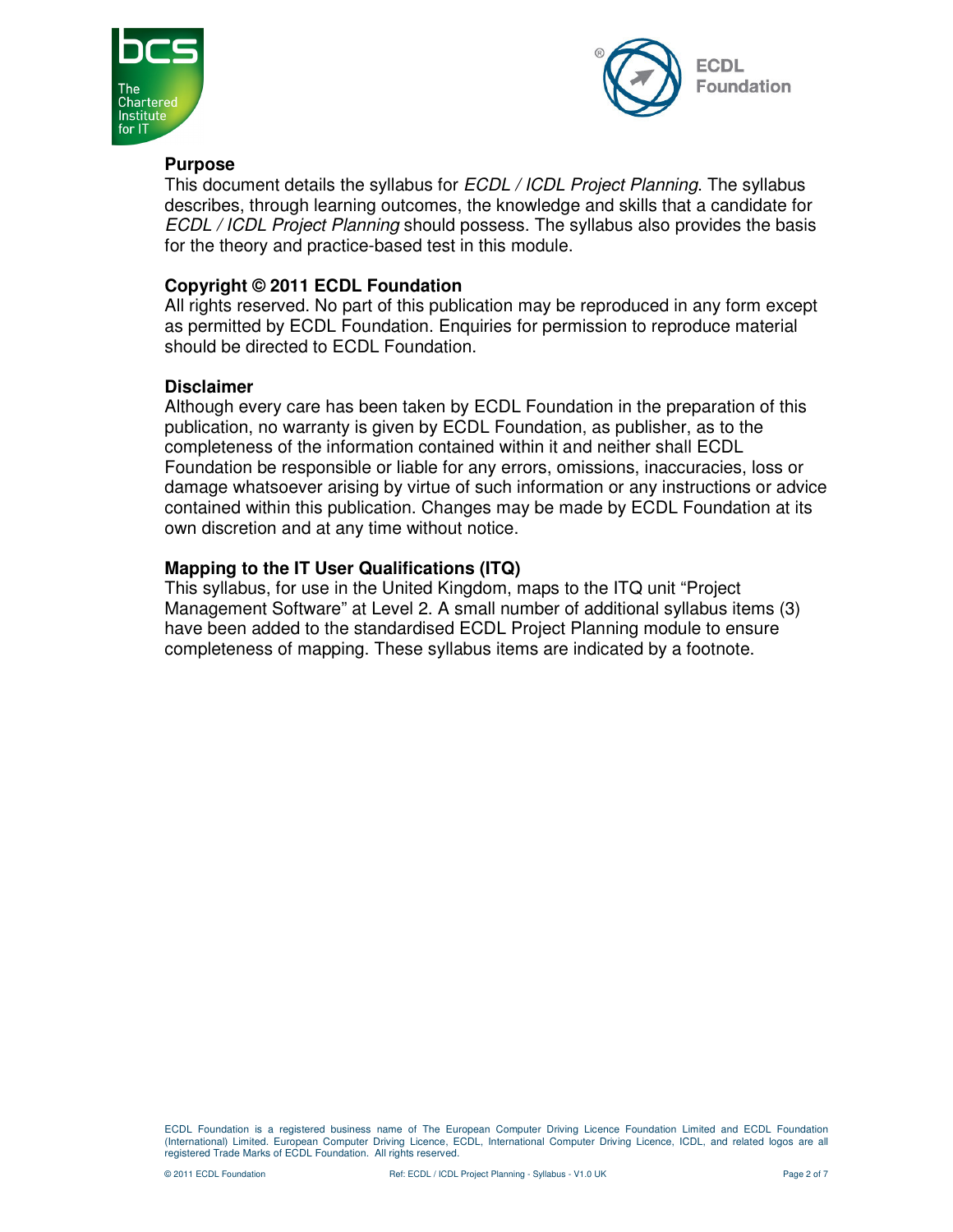



## **ECDL / ICDL Project Planning**

This module sets out essential concepts and skills relating to the ability to use project management software to prepare project plans and monitor projects including planning and managing time, costs, tasks, and resources.

### **Module Goals**

Successful candidates will be able to:

- Understand the key concepts relating to managing projects.
- Use a project management application to create a new project and maintain an existing project.
- Create and schedule tasks and add project constraints and deadlines.
- Assign costs and create and assign resources to tasks.
- View the critical path, monitor progress and reschedule work.
- Prepare and print outputs, including charts and reports.

| <b>CATEGORY</b>                      | <b>SKILL SET</b>          | REF.  |                                                                                                                                                                                                                              |
|--------------------------------------|---------------------------|-------|------------------------------------------------------------------------------------------------------------------------------------------------------------------------------------------------------------------------------|
| 1 Project<br><b>Management Tools</b> | 1.1 Key Concepts          | 1.1.1 | Understand the term project.                                                                                                                                                                                                 |
|                                      |                           | 1.1.2 | Recognise the main elements<br>of managing a project like:<br>planning the project, managing<br>the schedule, communicating<br>project information.                                                                          |
|                                      |                           | 1.1.3 | Understand the advantages of<br>using a project management<br>application like: efficient project<br>design, ease of project plan<br>maintenance, effective activity<br>representation, ease of<br>monitoring and reporting. |
|                                      |                           | 1.1.4 | Understand the tools and<br>features of a project<br>management application like:<br>Gantt chart, network diagram,<br>work breakdown structure.                                                                              |
|                                      |                           | 1.1.5 | Recognise that managing<br>projects involves balancing<br>work, time, resource, and cost.                                                                                                                                    |
| <b>2 Project Creation</b>            | 2.1 Working with Projects | 2.1.1 | Open, close a project<br>management application.<br>Open, close projects.                                                                                                                                                    |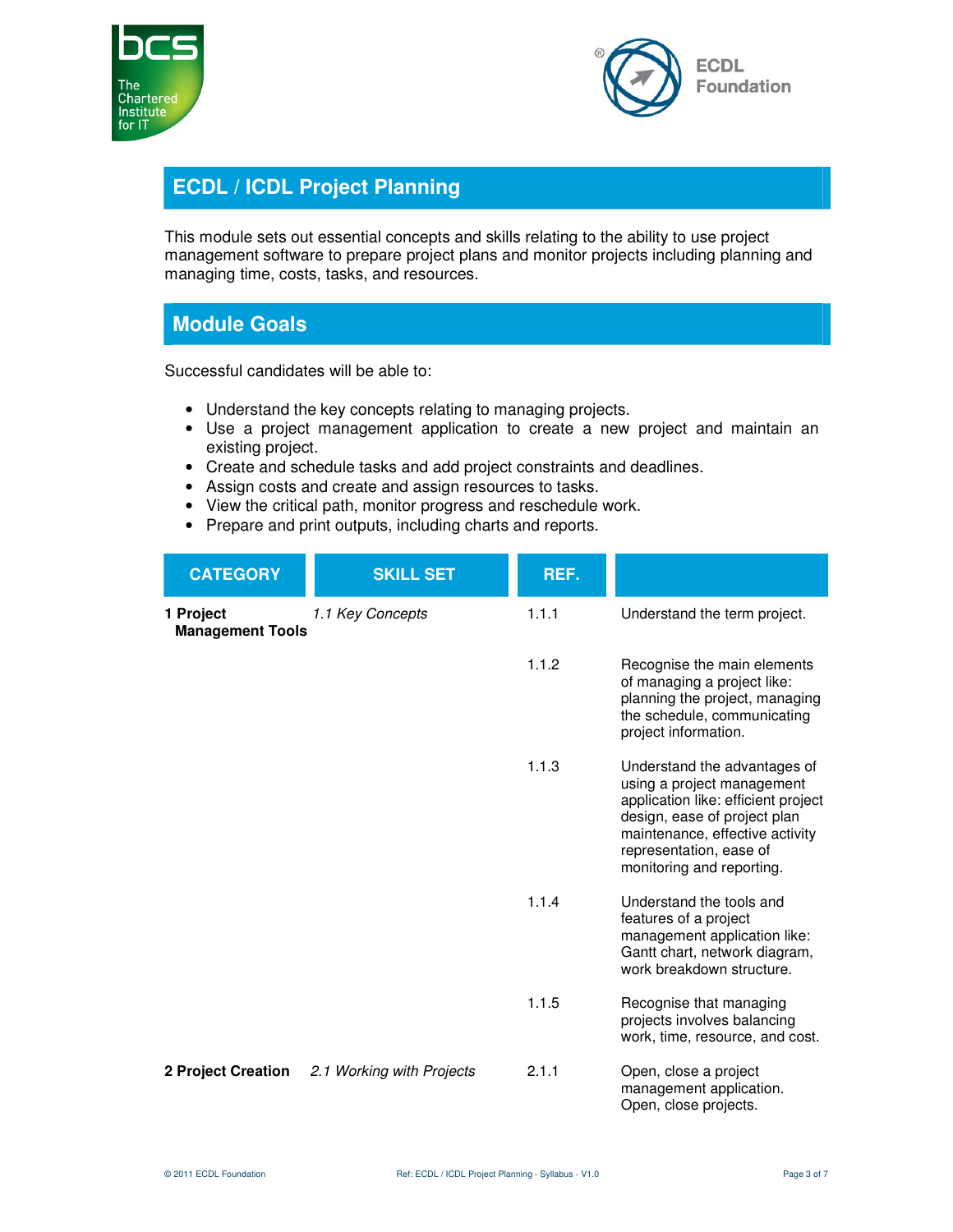



| <b>CATEGORY</b> | <b>SKILL SET</b>           | REF.  |                                                                                                                                                                |
|-----------------|----------------------------|-------|----------------------------------------------------------------------------------------------------------------------------------------------------------------|
|                 |                            | 2.1.2 | Save a project to a location on<br>a drive. Save a project under<br>another name to a location on a<br>drive.                                                  |
|                 |                            | 2.1.3 | Save a project as another file<br>type like: template, web page,<br>spreadsheet, CSV, XML, text<br>file, pdf.                                                  |
|                 |                            | 2.1.4 | Change between project view<br>modes like: Gantt chart,<br>network diagram.                                                                                    |
|                 |                            | 2.1.5 | Use magnification/zoom tools.                                                                                                                                  |
|                 | 2.2 Starting a New Project | 2.2.1 | Create a new project based on<br>default template, other<br>available template.                                                                                |
|                 |                            | 2.2.2 | Understand how choosing to<br>schedule from a start date,<br>finish date will impact on the<br>project schedule.                                               |
|                 |                            | 2.2.3 | Enter basic project information<br>such as start date or finish date,<br>scheduling options and project<br>properties like: project title,<br>project manager. |
|                 |                            | 2.2.4 | Set up calendar options like:<br>base calendar, working time,<br>nonworking time.                                                                              |
| 3 Tasks         | 3.1 Creating Tasks         | 3.1.1 | Create, modify tasks.                                                                                                                                          |
|                 |                            | 3.1.2 | Copy, move, delete tasks.                                                                                                                                      |
|                 |                            | 3.1.3 | Create, modify, view subtasks<br>and summary tasks.                                                                                                            |
|                 |                            | 3.1.4 | Understand task duration<br>options: elapsed, duration,<br>effort, estimated.                                                                                  |
|                 |                            | 3.1.5 | Set, modify task duration.                                                                                                                                     |
|                 |                            | 3.1.6 | Split tasks.                                                                                                                                                   |
|                 |                            | 3.1.7 | Understand the term milestone.                                                                                                                                 |
|                 |                            | 3.1.8 | Create project milestones.                                                                                                                                     |
|                 |                            | 3.1.9 | Create, modify recurring tasks.                                                                                                                                |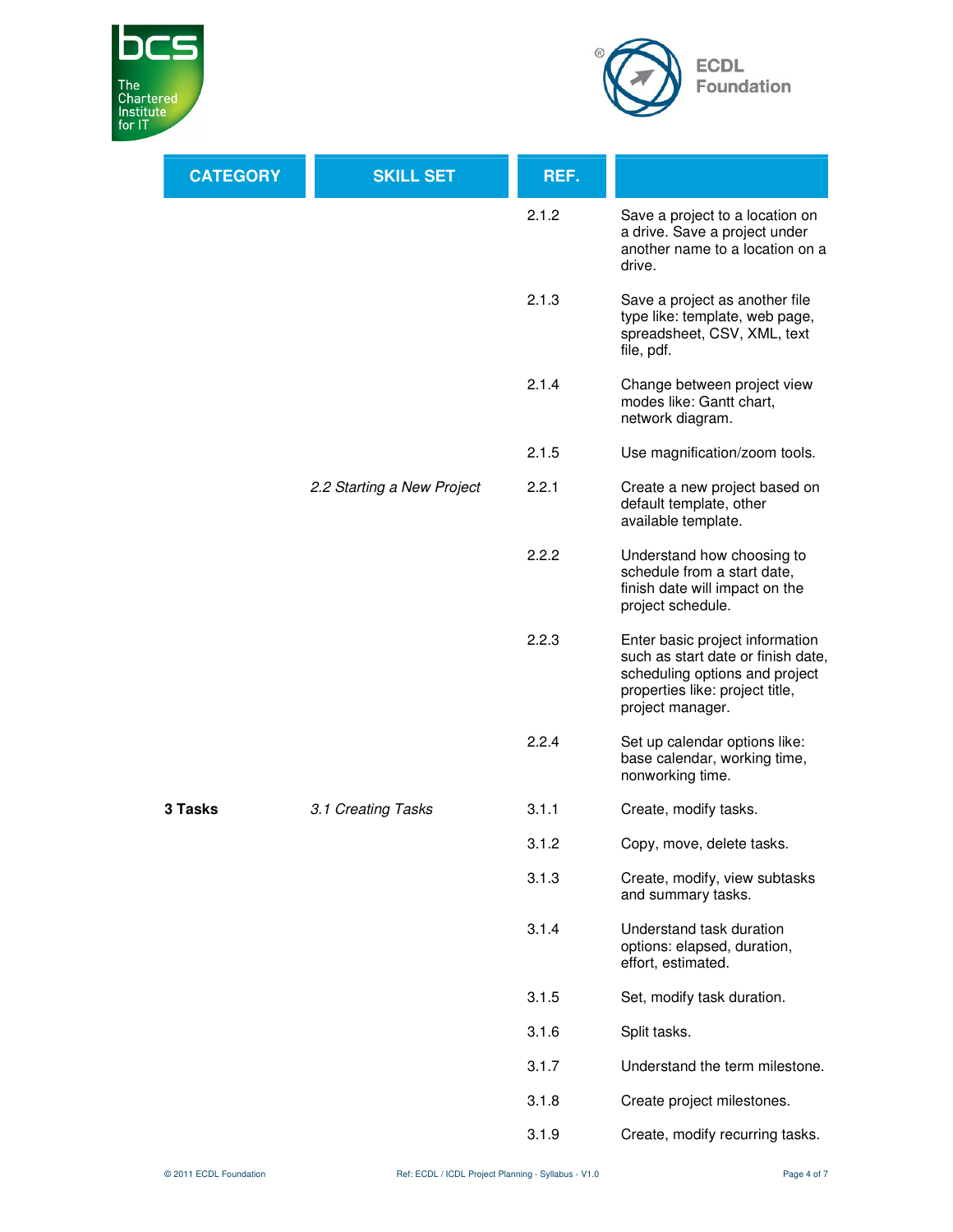



| <b>CATEGORY</b>                 | <b>SKILL SET</b>                    | REF.  |                                                                                                                                                            |
|---------------------------------|-------------------------------------|-------|------------------------------------------------------------------------------------------------------------------------------------------------------------|
|                                 | 3.2 Scheduling and<br>Relationships | 3.2.1 | Understand logical relationships<br>between tasks: finish to start,<br>start to start.                                                                     |
|                                 |                                     | 3.2.2 | Create, modify, delete<br>relationships between tasks:<br>finish to start, start to start.                                                                 |
|                                 |                                     | 3.2.3 | Understand the terms lead<br>time, lag time.                                                                                                               |
|                                 |                                     | 3.2.4 | Add, edit task lag time, lead<br>time.                                                                                                                     |
|                                 | 3.3 Constraints and Deadlines       | 3.3.1 | Understand task constraint<br>options like: as late as possible,<br>as soon as possible, must finish<br>on, must start on.                                 |
|                                 |                                     | 3.3.2 | Add, modify, delete constraints<br>to tasks.                                                                                                               |
|                                 |                                     | 3.3.3 | Understand the term deadline.                                                                                                                              |
|                                 |                                     | 3.3.4 | Create a deadline.                                                                                                                                         |
|                                 | 3.4 Notes, Hyperlinks               | 3.4.1 | Add, edit, remove a note for a<br>task.                                                                                                                    |
|                                 |                                     | 3.4.2 | Insert, edit, remove a hyperlink<br>for a task.                                                                                                            |
| 4 Resources and<br><b>Costs</b> | 4.1 Resources                       | 4.1.1 | Identify resource types like:<br>people, materials, equipment.                                                                                             |
|                                 |                                     | 4.1.2 | Understand the relationship<br>between duration, work and<br>resource. Understand that if<br>one element changes there is<br>an impact on another element. |
|                                 |                                     | 4.1.3 | Recognise risk factors which<br>may affect the delivery of the<br>project like: non-availability of<br>resources, natural disaster,<br>policy changes.     |
|                                 |                                     | 4.1.4 | Create, delete resources.<br>Modify resource details like:<br>name, type, units, rates.                                                                    |

© 2011 ECDL Foundation Ref: ECDL / ICDL Project Planning - Syllabus - V1.0 Page 5 of 7 \* Item added to facilitate mapping to UK ITQ unit "Project Management Software" at Level 2.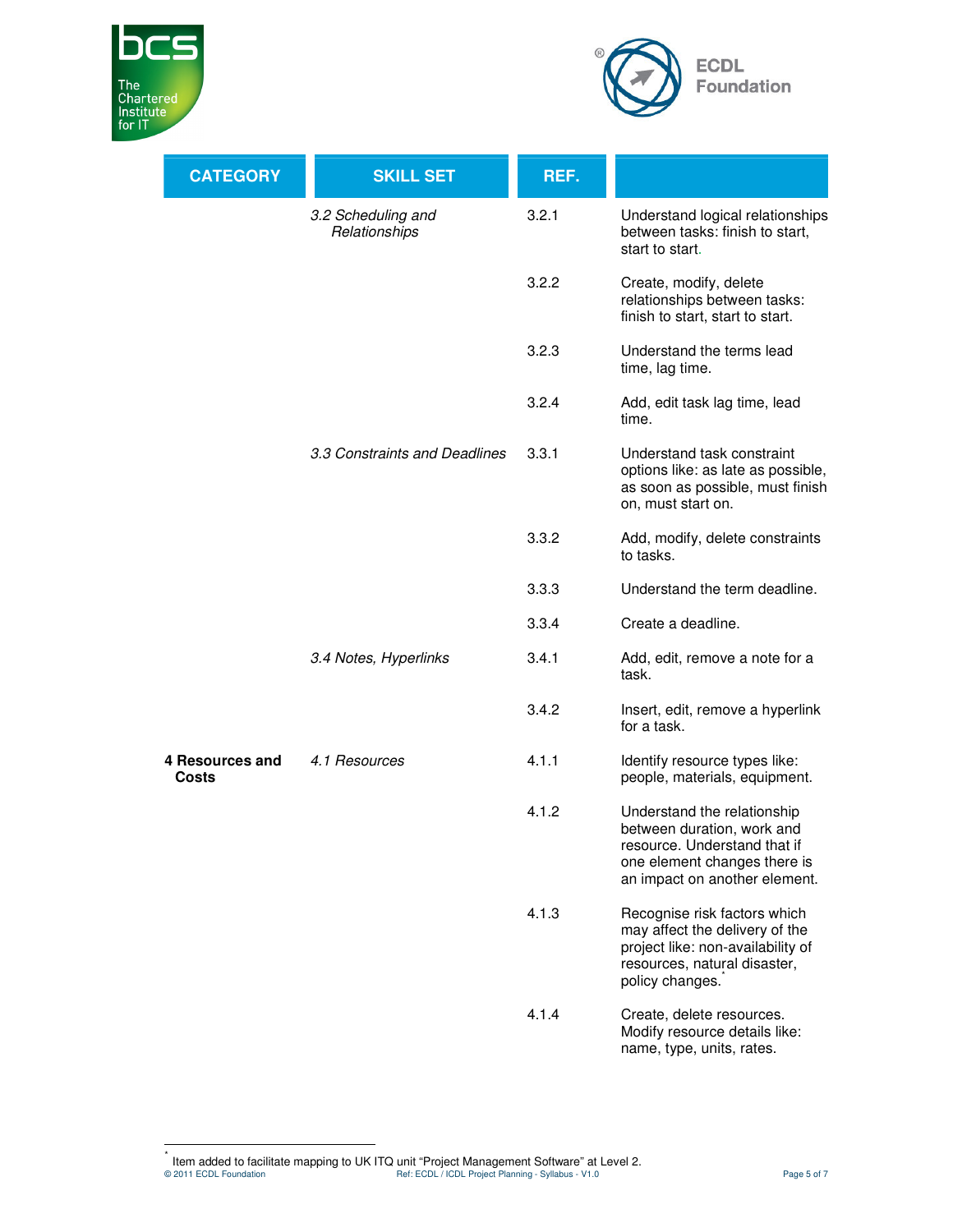



| <b>CATEGORY</b>                        | <b>SKILL SET</b>                            | REF.  |                                                                                                                              |
|----------------------------------------|---------------------------------------------|-------|------------------------------------------------------------------------------------------------------------------------------|
|                                        |                                             | 4.1.5 | Add, remove, replace resource<br>assignments and associated<br>units.                                                        |
|                                        | 4.2 Costs                                   | 4.2.1 | Understand the terms fixed<br>cost, variable cost.                                                                           |
|                                        |                                             | 4.2.2 | Assign, modify fixed costs.                                                                                                  |
|                                        |                                             | 4.2.3 | Assign, modify variable costs.                                                                                               |
| 5 Project Monitoring 5.1 Critical Path |                                             | 5.1.1 | Understand the terms critical<br>task, critical path.                                                                        |
|                                        |                                             | 5.1.2 | Identify critical tasks and show<br>the critical path.                                                                       |
|                                        | 5.2 Monitoring Progress and<br>Rescheduling | 5.2.1 | Understand that collecting and<br>analysing progress information<br>is essential to controlling a<br>project.                |
|                                        |                                             | 5.2.2 | Recognise that regular project<br>meetings inform stakeholders of<br>issues to be resolved and<br>anticipated difficulties.* |
|                                        |                                             | 5.2.3 | Create, save, clear a baseline.                                                                                              |
|                                        |                                             | 5.2.4 | Show, hide progress line.                                                                                                    |
|                                        |                                             | 5.2.5 | Show, hide columns like: %<br>complete, fixed cost, deadline.                                                                |
|                                        |                                             | 5.2.6 | Sort, filter tasks.                                                                                                          |
|                                        |                                             | 5.2.7 | Update task progress.                                                                                                        |
|                                        |                                             | 5.2.8 | Reschedule incomplete work.                                                                                                  |
|                                        |                                             | 5.2.9 | Display current project<br>schedule and baseline.                                                                            |
| <b>6 Prepare Outputs</b>               | 6.1 Setup                                   | 6.1.1 | Change page orientation:<br>portrait, landscape. Change<br>paper size.                                                       |
|                                        |                                             | 6.1.2 | Change page margins: top,<br>bottom, left, right.                                                                            |
|                                        |                                             | 6.1.3 | Prepare a Gantt chart, network<br>diagram for print using options<br>like: columns to print, notes.                          |

© 2011 ECDL Foundation Ref: ECDL / ICDL Project Planning - Syllabus - V1.0 Page 6 of 7 \* Items added to facilitate mapping to UK ITQ unit "Project Management Software" at Level 2.